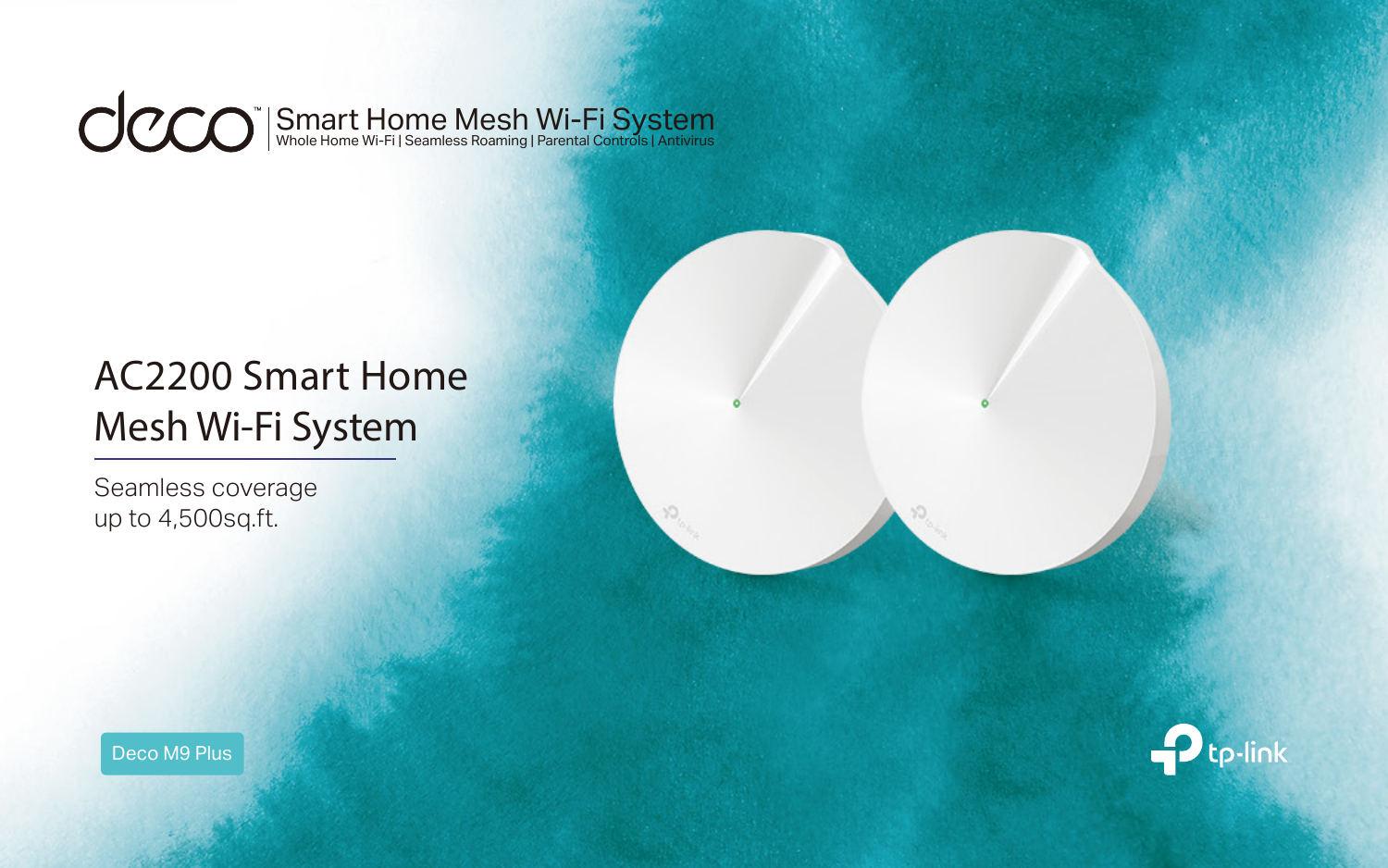HomeCare ensures every device on your network remains protected, with a threat database updated live by Trend Micro™.

Powerful parental controls can limit online time and block inappropriate content according to unique profiles created for each family member.

Decos work together to form one unified Wi-Fi network. Walk through your home and stay connected with the fastest possible speeds thanks to Deco's seamless coverage, powered by TP-Link Mesh Technology.

## TP-Link Mesh Technology

Deco is the simplest way to guarantee a strong Wi-Fi signal in every corner of your home. Enjoy fast and secure tri-band Wi-Fi no matter how many devices you have. Deco M9 Plus is much more than just a Wi-Fi system, able to act as a hub for all your smart home devices. Simply works with a variety of Zigbee, Bluetooth, Wi-Fi devices.

## **Highlights**

### Fast. Smart. Everywhere.

Three separate Wi-Fi bands deliver super-fast, stable connections to devices in every room of your home. More bandwidth is freed up thanks to dedicated wireless links between Deco units. Say goodbye to lag with Deco M9 Plus AC2200 Smart Home Mesh Wi-Fi system.





### Superior Tri-Band Speeds

### TP-Link HomeCare™



### Wi-Fi Dead-Zone Killer

Eliminate weak signal areas with whole home Wi-Fi. No more searching around for a stable connection.





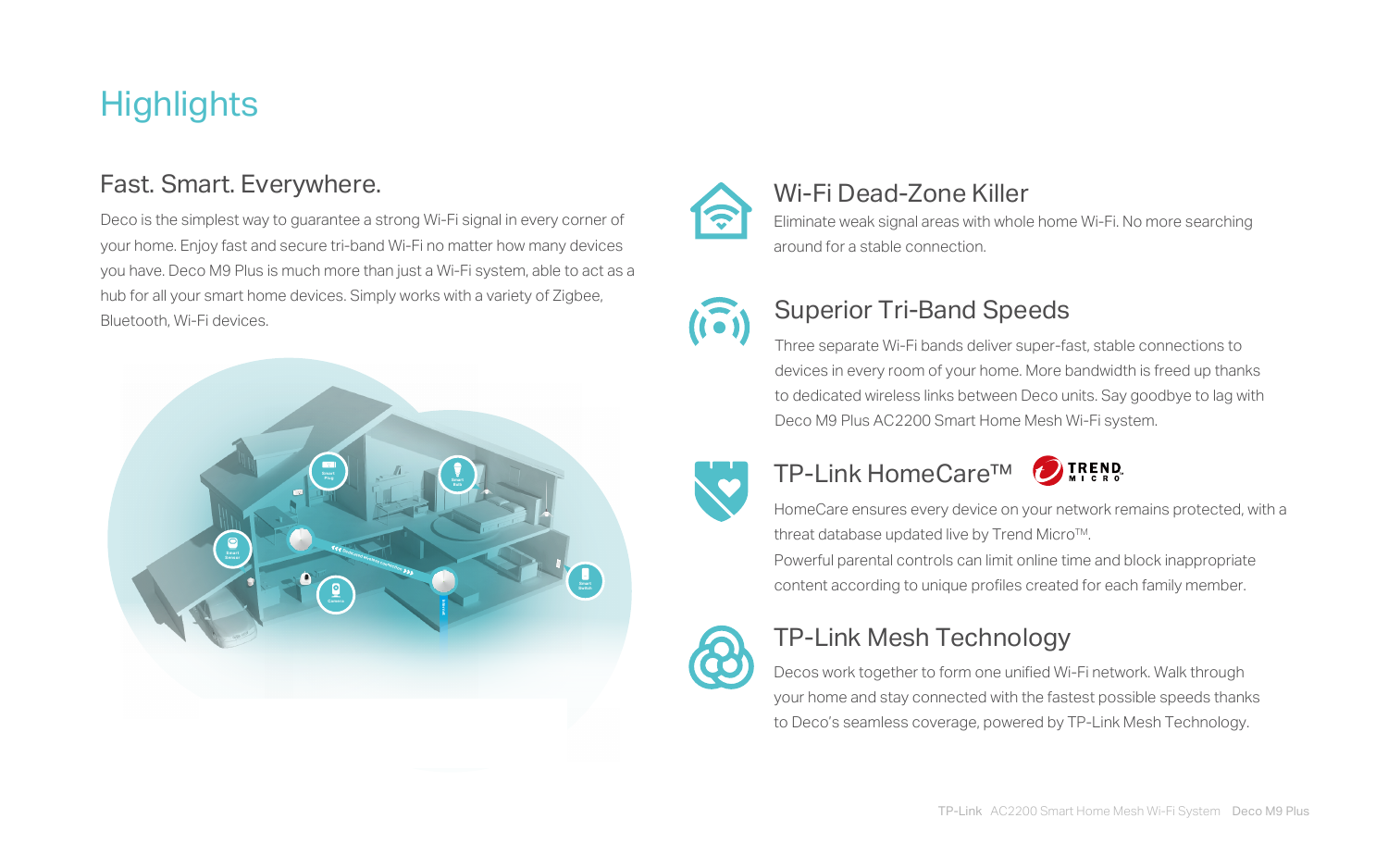- · Profiles Create a profile for each family member, and manage them individually
- · Content Filter Four levels are available for filtering content, each catering to a specific age group
- · Time Controls Set daily time limits for the total time spent online and block a person's internet access between certain times
- · Pause the Internet Pause a family member's internet and resume it whenever you like

## Features



#### Robust Parental Controls

Manage content and control when each device can access the internet



- · For Applications– Prioritize the online activity that's most important to everyone on the network
- · For Devices Give high priority to the devices that need the fastest internet connection



#### Quality of Service

- $\cdot$  Time spent online The three profiles that spent the most time online
- · Highest speed The highest internet speed tested this month
- · Connected devices Total number of devices connected to Deco this month
- · Malicious attacks blocked by Deco Deco prevented these attacks from infecting your network



Prioritize devices and applications for faster performance when needed

- · Auto Connection Test Test the internet connection of your Decos and helps to identify a suitable location for them
- · Remote Management Manage your Deco network from a smartphone or tablet via the app, no matter where you find yourself
- · Online Upgrade Keep informed of the latest firmware updates

#### Setup and Control

The Deco app helps you easily set up Decos, and aslo acts as a smart home control point

#### Reporting

Review a monthly list of usage, blocked content and security threats

- · Malicious Content Filter Block malicious websites that are listed in Trend Micro's database to ensure you can surf the net in safety
- · Intrusion Prevention System Protect your network and applications against external attacks and eliminates vulnerabilities
- · Infected Device Quarantine Prevent infected devices from sending sensitive information or security threats to clients outside your network



#### 3-Year Free Built-In Antivirus

Protect all connected devices in your home from viruses and malware

> · Smart Hub - Cconnect Wi-Fi, ZigBee and Bluetooth devices to your network and let you manage them from the Deco App. Set Automation to set interactions between your smart devices

#### Smart Home Devices Support

Connect smart home devices without an additional hub and control from the Deco app